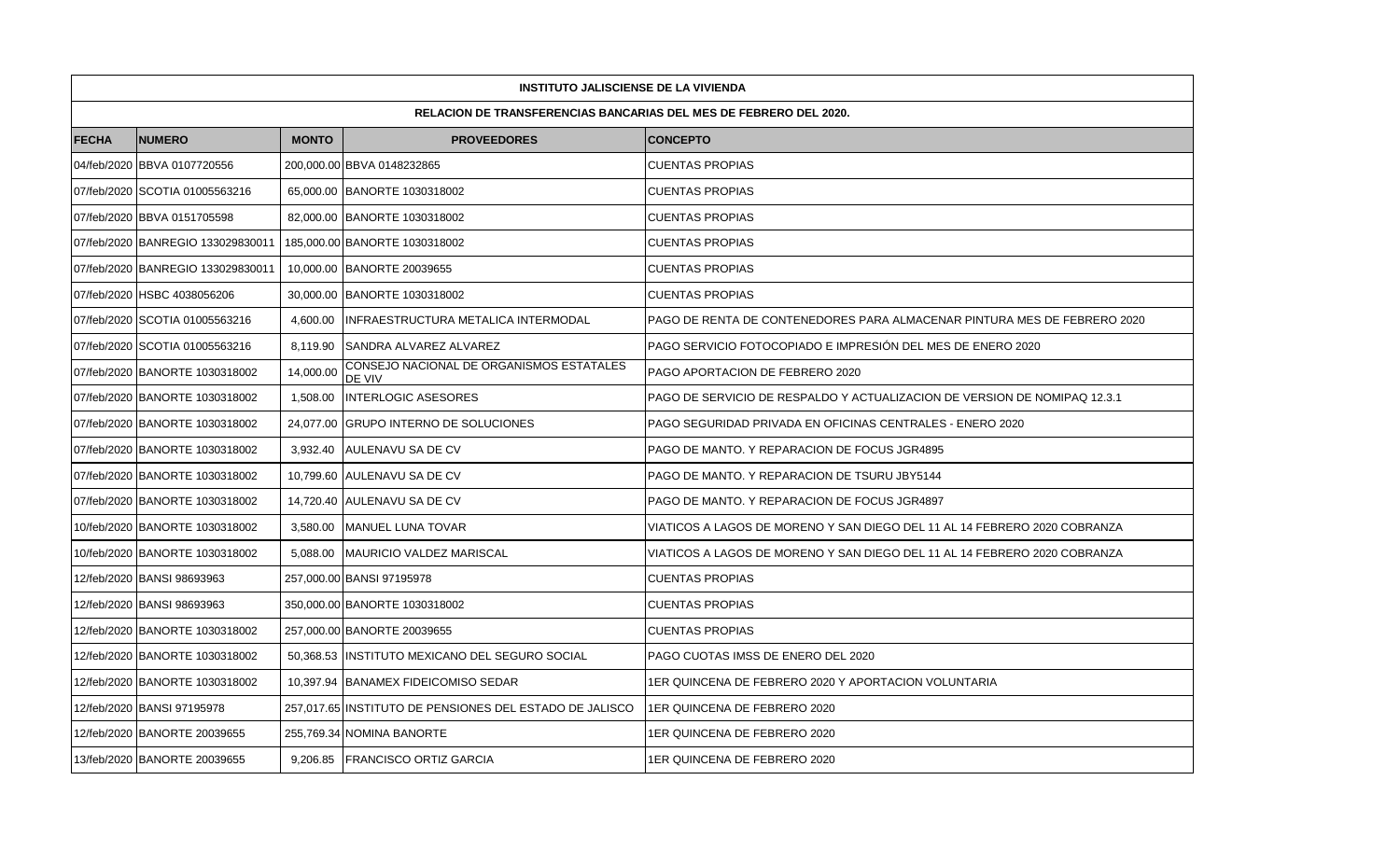| 13/feb/2020 BANORTE 20039655   |          | 10,939.89 MARIA DE JESUS BEJINES GUTIERREZ              | 1ER QUINCENA DE FEBRERO 2020                                                  |
|--------------------------------|----------|---------------------------------------------------------|-------------------------------------------------------------------------------|
| 13/feb/2020 BANORTE 20039655   |          | 5,658.15   ROBERTO GEOVANNI MENDEZ BERNAL               | 1ER QUINCENA DE FEBRERO 2020                                                  |
| 13/feb/2020 BANORTE 20039655   |          | 5,346.85 ADRIANA BOJADO VILLAFAÑA                       | 1ER QUINCENA DE FEBRERO 2020                                                  |
| 14/feb/2020 BANORTE 1030318002 | 2,958.00 | SAMUEL RAMOS ZAVALA                                     | PAGO SERVICIO DE MANTTO Y REPARACION DE CORTINAS DE ACCESO AL ESTACIONAMIENTO |
| 17/feb/2020 BANSI 98693963     |          | 200,000.00 BANORTE 1030318002                           | <b>CUENTAS PROPIAS</b>                                                        |
| 17/feb/2020 BANORTE 1030318002 |          | 175,172.00 SERVICIO DE ADMINISTRACION TRIBUTARIA (SAT)  | PAGO RETENCIONES DE ISR E IVA MES DE ENERO 2020                               |
| 17/feb/2020 BBVA 0148232865    |          | 2,060.00 BBVA 0107720556                                | <b>CUENTAS PROPIAS</b>                                                        |
| 21/feb/2020 BANORTE 1030318002 | 7,980.80 | <b>JUAN CARLOS GARCIA HERRERA</b>                       | PAGO DE MANTO. Y REPARACION DE NISSAN DOBLE CABINA JP-40308                   |
| 21/feb/2020 BANORTE 1030318002 | 6,078.40 | JUAN CARLOS GARCIA HERRERA                              | PAGO DE MANTO. Y REPARACION DE NISSAN DOBLE CABINA JP-40310                   |
| 21/feb/2020 BANORTE 1030318002 | 3,178.40 | <b>JUAN CARLOS GARCIA HERRERA</b>                       | PAGO DE MANTO. Y REPARACION DE NISSAN DOBLE CABINA JP-40042                   |
| 21/feb/2020 BANORTE 1030318002 | 9,976.00 | JUAN CARLOS GARCIA HERRERA                              | PAGO DE MANTO. Y REPARACION DE FORD FOCUS JGR-4900                            |
| 21/feb/2020 BANORTE 1030318002 | 9,071.20 | JUAN CARLOS GARCIA HERRERA                              | PAGO DE MANTO. Y REPARACION DE CHEVROLET CHEYENNE JP-40359                    |
| 21/feb/2020 BANORTE 1030318002 | 1,531.20 | JUAN CARLOS GARCIA HERRERA                              | PAGO DE MANTO. Y REPARACION DE CHEVROLET CHEVY JHF-4087                       |
| 26/feb/2020 BANSI 98693963     |          | 264,000.00 BANSI 97195978                               | <b>CUENTAS PROPIAS</b>                                                        |
| 26/feb/2020 BANSI 98693963     |          | 220,000.00 BANORTE 1030318002                           | <b>CUENTAS PROPIAS</b>                                                        |
| 26/feb/2020 BANSI 98693963     |          | 90,000.00 BANORTE 1030318002                            | <b>CUENTAS PROPIAS</b>                                                        |
| 26/feb/2020 BBVA 0151705598    |          | 236,000.00 BANORTE 1030318002                           | <b>CUENTAS PROPIAS</b>                                                        |
| 26/feb/2020 SCOTIA 01005563216 |          | 25,000.00 BANORTE 1030318002                            | <b>CUENTAS PROPIAS</b>                                                        |
| 26/feb/2020 BANORTE 1030318002 |          | 252,000.00 BANORTE 20039655                             | <b>CUENTAS PROPIAS</b>                                                        |
| 26/feb/2020 BANORTE 1030318002 |          | 10,823.77 BANAMEX FIDEICOMISO SEDAR                     | 2DA QUINCENA DE FEBRERO 2020 Y APORTACION VOLUNTARIA                          |
| 26/feb/2020 BANSI 97195978     |          | 263,830.36 INSTITUTO DE PENSIONES DEL ESTADO DE JALISCO | 2DA QUINCENA DE FEBRERO 2020                                                  |
| 26/feb/2020 BANORTE 1030318002 |          | 63,814.76   TOKA INTERNACIONAL (VALES DE DESPENSA)      | VALES DE DESPENSA DE FEBRERO 2020                                             |
| 26/feb/2020 BANORTE 20039655   |          | 251,974.23 NOMINA BANORTE                               | 2DA QUINCENA DE FEBRERO 2020                                                  |
| 28/feb/2020 BANORTE 1030318002 |          | 5,851.39 SANDRA ALVAREZ ALVAREZ                         | PAGO SERVICIO FOTOCOPIADO E IMPRESIÓN DEL MES DE FEBRERO 2020                 |
| 28/feb/2020 BANORTE 1030318002 | 4,717.20 | <b>FRANCISCO JAVIER PELAYO AGUILAR</b>                  | PAGO DE VIATICOS A CD DE MEXICO REUNION SUBDIRECTOR DEL INFONAVIT             |
| 28/feb/2020 BANORTE 1030318002 |          | 4,126.73   FRANCISCO JAVIER PELAYO AGUILAR              | PAGO DE VIATICOS A CD DE MEXICO REUNION LIC EDNA VEGA                         |
| 28/feb/2020 BANORTE 1030318002 |          | 5,356.83 AXTEL, SAB DE CV                               | PAGO SERVICIOS DE TELEFONIA E INTERNET - FEBRERO 2020                         |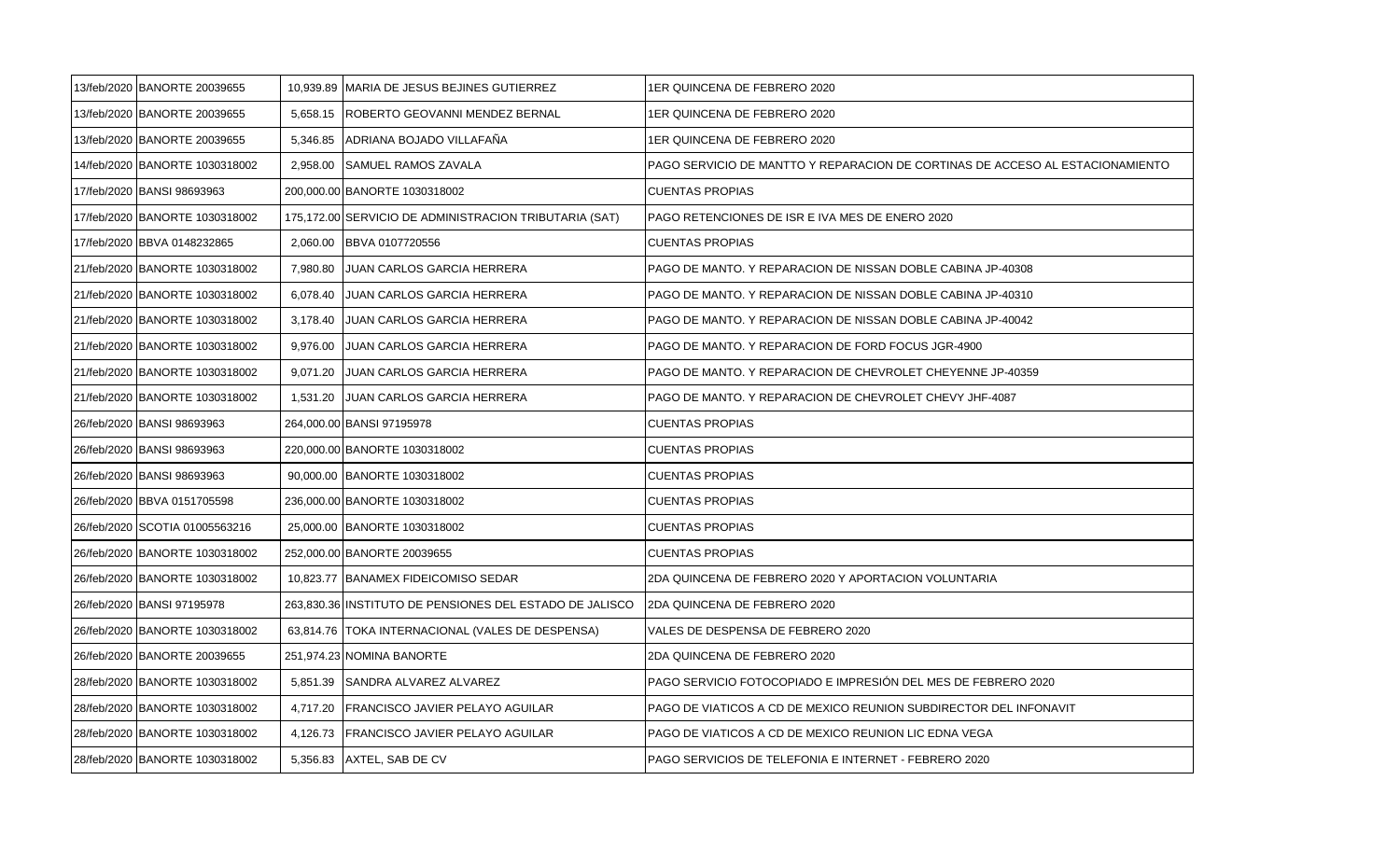| 128/feb/2020 IBANORTE 1030318002 | 4,786.99 TELEFONOS DE MEXICO | <b>IPAGO SERVICIO DE TELEFONIA CONVENCIONAL DEL MES DE ENERO 2020</b>   |
|----------------------------------|------------------------------|-------------------------------------------------------------------------|
| 28/feb/2020 BANORTE 1030318002   | 4.786.99 TELEFONOS DE MEXICO | <b>IPAGO SERVICIO DE TELEFONIA CONVENCIONAL DEL MES DE FEBRERO 2020</b> |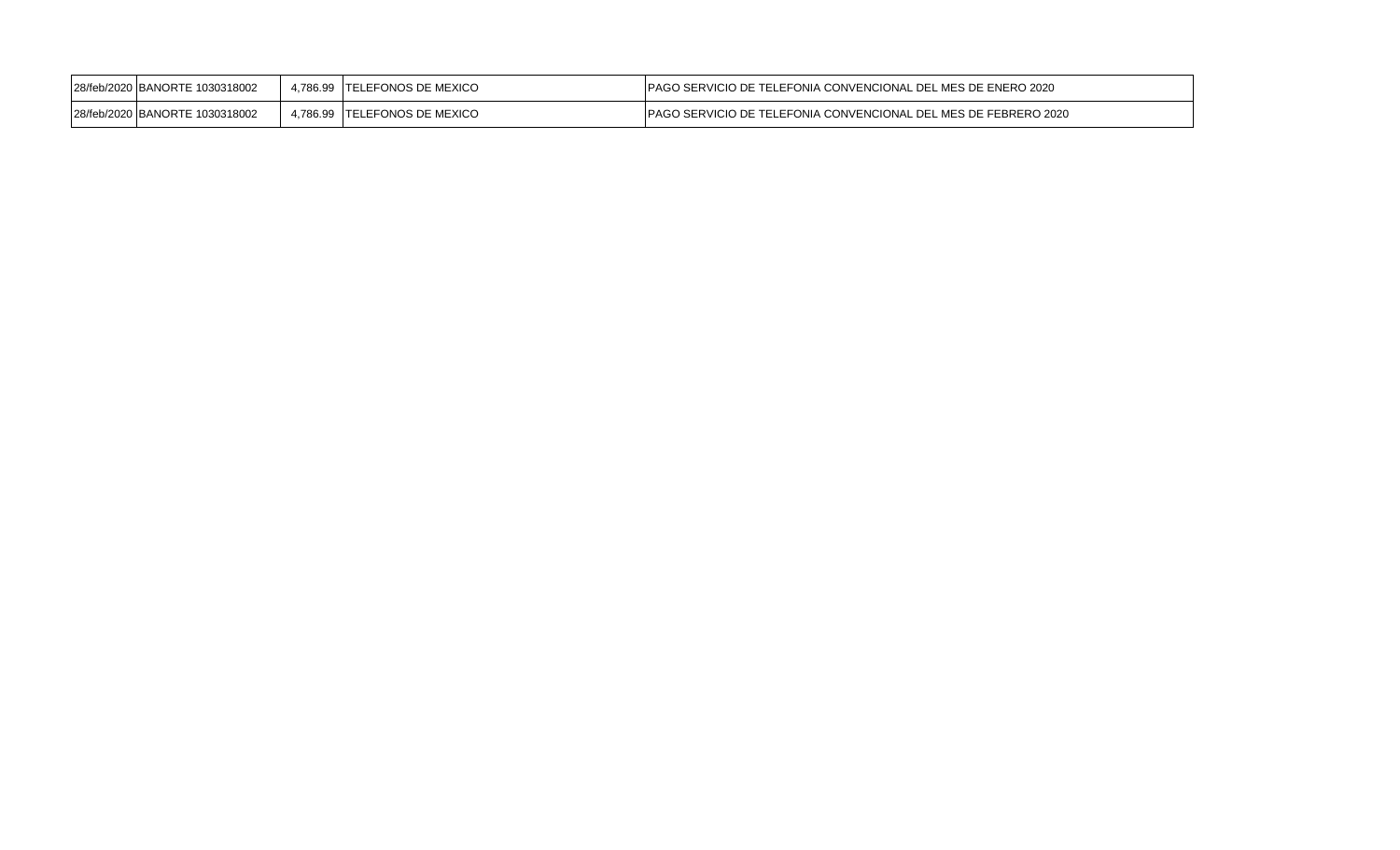## **INSTITUTO JALISCIENSE DE LA VIVIENDA**

## **RELACION DE CHEQUES EXPEDIDOS EN EL MES DE FEBRERO DEL 2020**

## **BANORTE**

| <b>BANCO</b>   | <b>CUENTA</b> | <b>FECHA</b> | No. | <b>MONTO</b>                  |                | <b>NO</b>        |                                                                          | <b>No</b>             |
|----------------|---------------|--------------|-----|-------------------------------|----------------|------------------|--------------------------------------------------------------------------|-----------------------|
|                |               |              |     | <b>CHEQUE   CIRCULACION  </b> | <b>COBRADO</b> | <b>ENTREGADO</b> | <b>CONCEPTO</b>                                                          | <b>POLIZA EGRESOS</b> |
| <b>BANORTE</b> | 002           | 13/Feb/2020  | 456 | CANCELADO                     | CANCELADO      |                  | CANCELADO                                                                |                       |
| <b>BANORTE</b> | 002           | 13/Feb/2020  | 457 | 1,672.00                      | 1,672.00       |                  | MARIA SUSANA ARROYO SALVATIERRA - MANUTENCION                            | $\overline{2}$        |
| <b>BANORTE</b> | 002           | 13/Feb/2020  | 458 | 1,985.97                      | 1,985.97       |                  | ZAMORA GONZALEZ LUIS GUILLERMO - NOMINA                                  | 3                     |
| <b>BANORTE</b> | 002           | 13/Feb/2020  | 459 | 3,117.90                      | 3.117.90       |                  | AVILA GOMEZ NICOLAS - NOMINA                                             | 4                     |
| <b>BANORTE</b> | 002           | 13/Feb/2020  | 460 | 14,965.11                     | 14,965.11      |                  | ARIAS JIMENEZ ALDO ISMAEL - NOMINA                                       | 5                     |
| <b>BANORTE</b> | 002           | 13/Feb/2020  | 461 | 14,014.23                     | 14,014.23      |                  | MICHEL CORONA PAOLA ESTHER - NOMINA                                      | 6                     |
| <b>BANORTE</b> | 002           | 13/Feb/2020  | 462 | CANCELADO                     | CANCELADO      |                  | CANCELADO                                                                | $\overline{7}$        |
| <b>BANORTE</b> | 002           | 13/Feb/2020  | 463 | 94,909.25                     | 94,909.25      |                  | CHUBB SEGUROS MEXICO, S.A. DE C.V. - POLIZA DE SEGUROS VEHICULOS IJALVI  | 8                     |
| <b>BANORTE</b> | 002           | 24/Feb/2020  | 464 | 7,195.14                      | 7,195.14       |                  | MARIA DE JESUS BEJINES GUTIERREZ - REPOSICION DE CAJA CHICA              | 9                     |
| <b>BANORTE</b> | 002           | 24/Feb/2020  | 465 | 1,672.00                      |                |                  | MARIA SUSANA ARROYO SALVATIERRA - MANUTENCION                            | 10                    |
| <b>BANORTE</b> | 002           | 24/Feb/2020  | 466 | 1,216.78                      | 1,216.78       |                  | PERLA MARGARITA GONZALEZ FLORES - CUOTA SINDICAL                         | 11                    |
| <b>BANORTE</b> | 002           | 24/Feb/2020  | 467 | 3.117.90                      |                |                  | AVILA GOMEZ NICOLAS - NOMINA                                             | 12                    |
| <b>BANORTE</b> | 002           | 24/Feb/2020  | 468 | 1,985.97                      | 1,985.97       |                  | ZAMORA GONZALEZ LUIS GUILLERMO - NOMINA                                  | 13                    |
| <b>BANORTE</b> | 002           | 24/Feb/2020  | 469 | 14,965.11                     | 14,965.11      |                  | ARIAS JIMENEZ ALDO ISMAEL - NOMINA                                       | 14                    |
| <b>BANORTE</b> | 002           | 24/Feb/2020  | 470 | 14,014.23                     | 14,014.23      |                  | MICHEL CORONA PAOLA ESTHER - NOMINA                                      | 15                    |
| <b>BANORTE</b> | 002           | 24/Feb/2020  | 471 | 6,809.96                      | 6,809.96       |                  | ONOFRE CAZARES MARIA ELENA - NOMINA                                      | 16                    |
| <b>BANORTE</b> | 002           | 24/Feb/2020  | 472 | CANCELADO                     | CANCELADO      |                  | CANCELADO                                                                | 17                    |
| <b>BANORTE</b> | 002           | 24/Feb/2020  | 473 | 6,809.96                      |                |                  | HIDALGO BOLAÑOS MIRIAM GUADALUPE - NOMINA                                | 18                    |
| <b>BANORTE</b> | 002           | 24/Feb/2020  | 474 | CANCELADO                     | CANCELADO      |                  | CANCELADO                                                                | 19                    |
| <b>BANORTE</b> | 002           | 24/Feb/2020  | 475 | 16,863.00                     |                |                  | GRUPO INTERNO DE SOLUCIONES, S.A. DE C.V. - SEGURIDAD PRIVADA VIGILANCIA | 20                    |